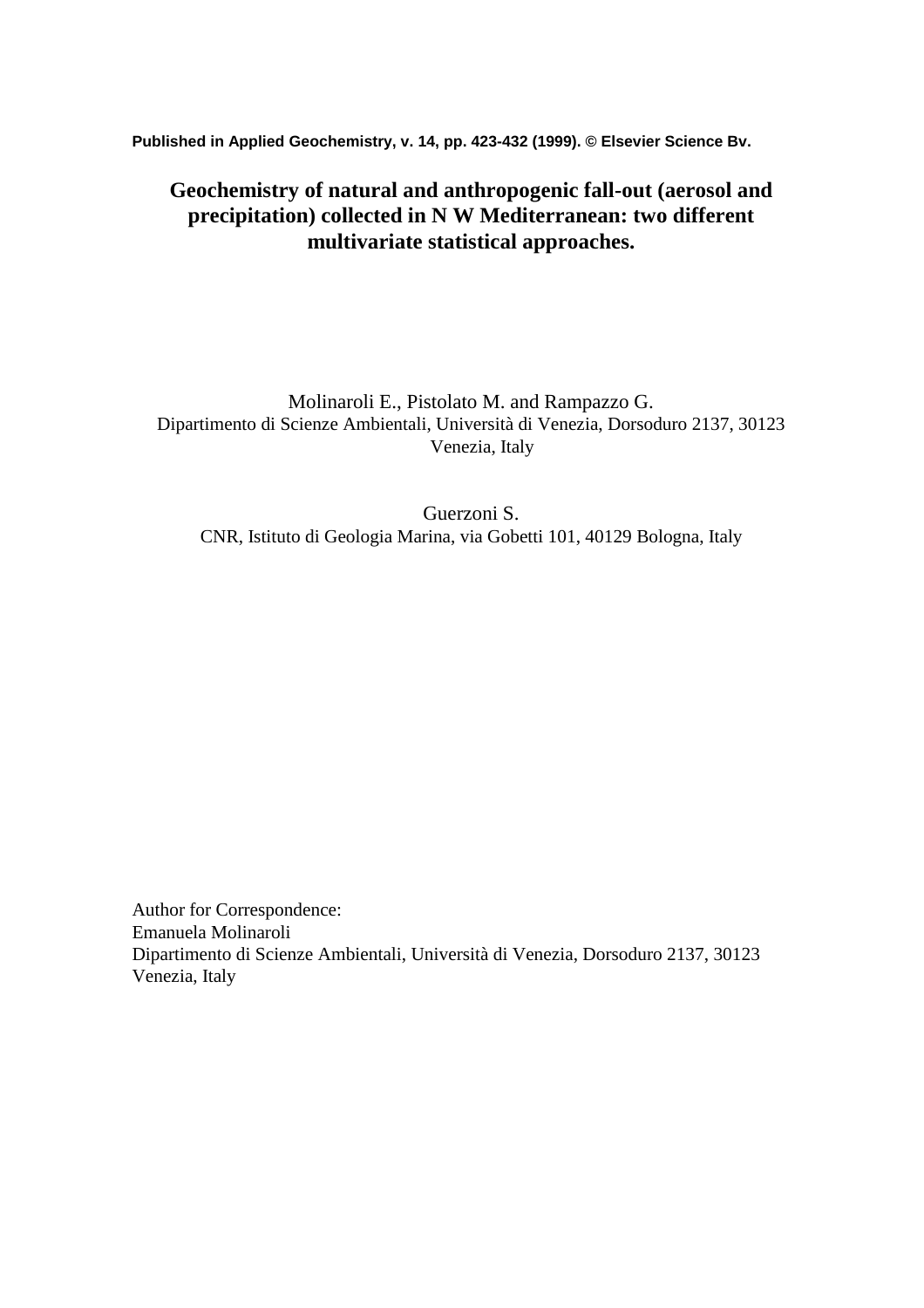### **ABSTRACT**

The chemical characteristics of the mineral fractions of aerosol and precipitation collected in Sardinia (NW Mediterranean) are highlighted by means of two multivariate statistical approaches. Two different combinations of classification and statistical methods for geochemical data are presented. It is shown that the application of cluster analysis subsequent to Q-Factor analysis better distinguishes among Saharan dust, Background pollution (Europe-Mediterranean) and Local aerosol from various source regions (Sardinia). Conversely, the application of simple cluster analysis was able to distinguish only between aerosols and precipitation particles, without assigning the sources (local or distant) to the aerosol. This method also highlighted the fact that crust-enriched precipitation is similar to desert-derived aerosol.

Major elements (Al, Na) and trace metal (Pb) turn out to be the most discriminating elements of the analysed data set.

Independent use of mineralogical, granulometric and meteorological data confirmed the results derived from the statistical methods employed.

Keywords: multivariate statistical analysis, aerosol, precipitation, geochemistry Mediterranean.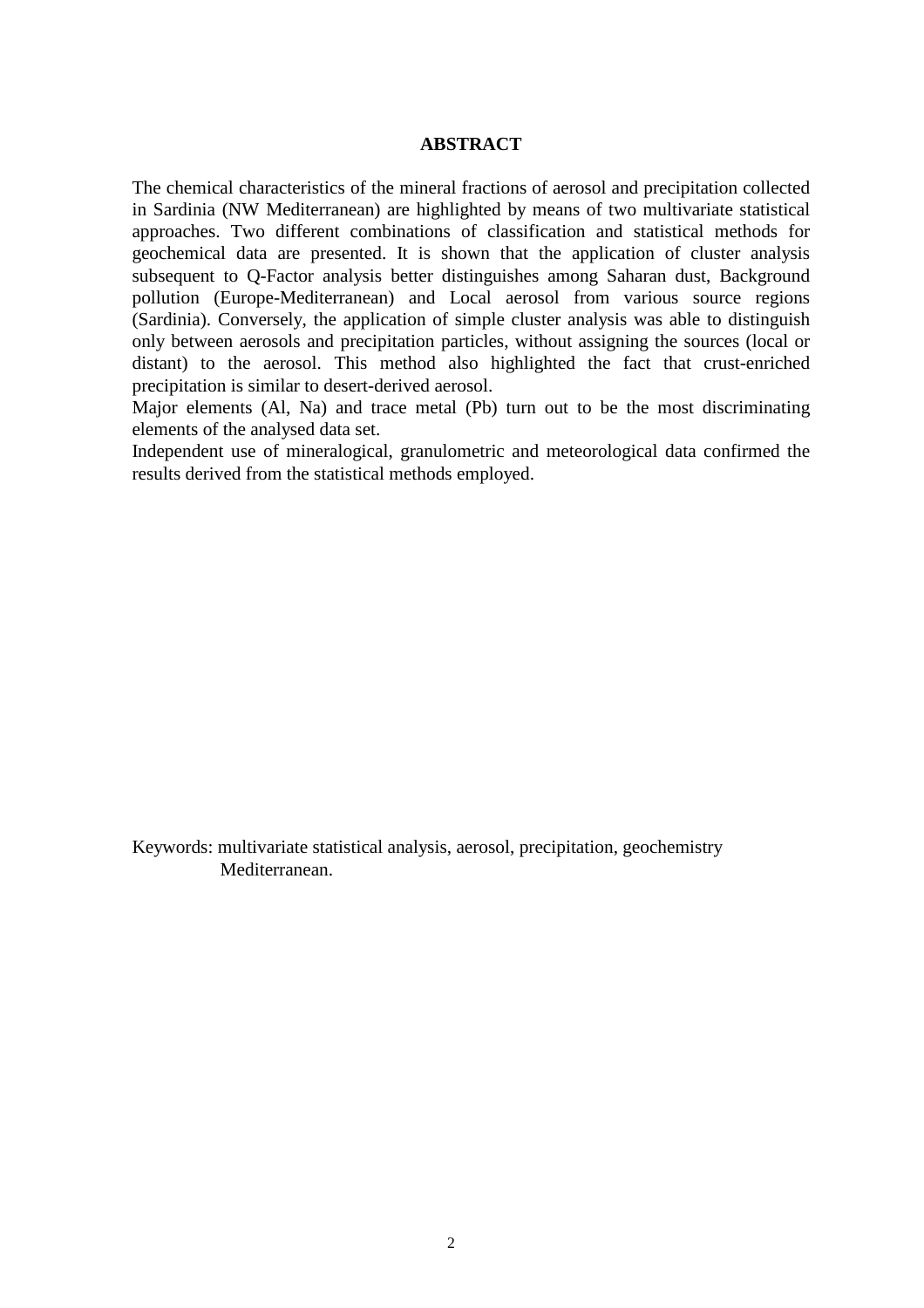#### **INTRODUCTION**

Statistical analysis in atmospheric studies is a well-known and well-developed field (Morandi et al., 1987; Hopke, 1988; Van Malderen et al., 1992). This study presents an example of the use of cluster analysis (CA), Q-Factor analysis (Q-FA) and discriminant analysis (DA) in atmospheric geochemistry, in an attempt to classify mixed aerosol and precipitation samples on the basis of their major element and trace metal chemistry.

Atmospheric inputs to the Mediterranean are of particular interest, in view of the different areas of aerosol production on the north and south belts.

The principal source of natural "crustal" material in the Mediterranean is the Sahara, while industrialized and semi-industrialized Northern Europe is a source of anthropogenic "background" material to the atmosphere. These inputs have an important influence on both the mineralogical and chemical composition of the Mediterranean aerosol. Previous works have shown that the bulk aerosol in the lower troposphere in this area has two main components: sea salt aerosol and mineral aerosol (Bergametti et al., 1989; Correggiari et al., 1989; Chester et al., 1993a).

These aerosols are removed from the atmosphere to the sea surface by a combination of 'dry' (i.e., not involving aqueous phase) and 'wet' (precipitation scavenging) depositional modes, and these modes are geochemically different with respect to the solutions with which the aerosols come into contact. Estimates of dust transport and deposition in the Mediterranean have been made by the Group of Experts on the Scientific Aspects of Marine Pollution (GESAMP, 1989) using a model. The temporal variability of dust deposition rates may vary greatly because of the strong seasonal cycle in dust concentrations and the large seasonal variability of precipitation rates (Prospero, 1996).

The present study is based on a collection of six-month aerosol samples and one-year precipitation samples at a remote site. An overall sampling program was applied to investigate the geochemistry of natural (Saharan dust) and anthropogenic (Background) aerosols and to separate local versus distant inputs to the Western Mediterranean (Guerzoni et al., 1997). If and how crust-enriched precipitation is similar to desert-derived aerosol was also verified.

Two different ways of treating the data sets were planned, as follows:

- 1. a rank transformation was applied to the data and subsequently CA on the ranked data, followed by DA on the CA groups.
- 2. the data matrix was first reduced on the basis of Q-FA on the ranked data; then CA was applied to samples, with factor loading as new variables, and then DA on the CA groups.

The aims of this paper were to present the geochemical composition of insoluble aerosol and suspended particulate in precipitation and to show two different multivariate statistical approaches to the data sets; and then to translate statistical results into meaningful geological statements. The contributions of local versus distant sources were particularly highlighted.

## **SAMPLING**

Chemical data of the insoluble fraction of aerosols collected at a land-based coastal station in SE Sardinia, Western Mediterranean (9° long E, 39° lat N) (Fig. 1) are presented, together with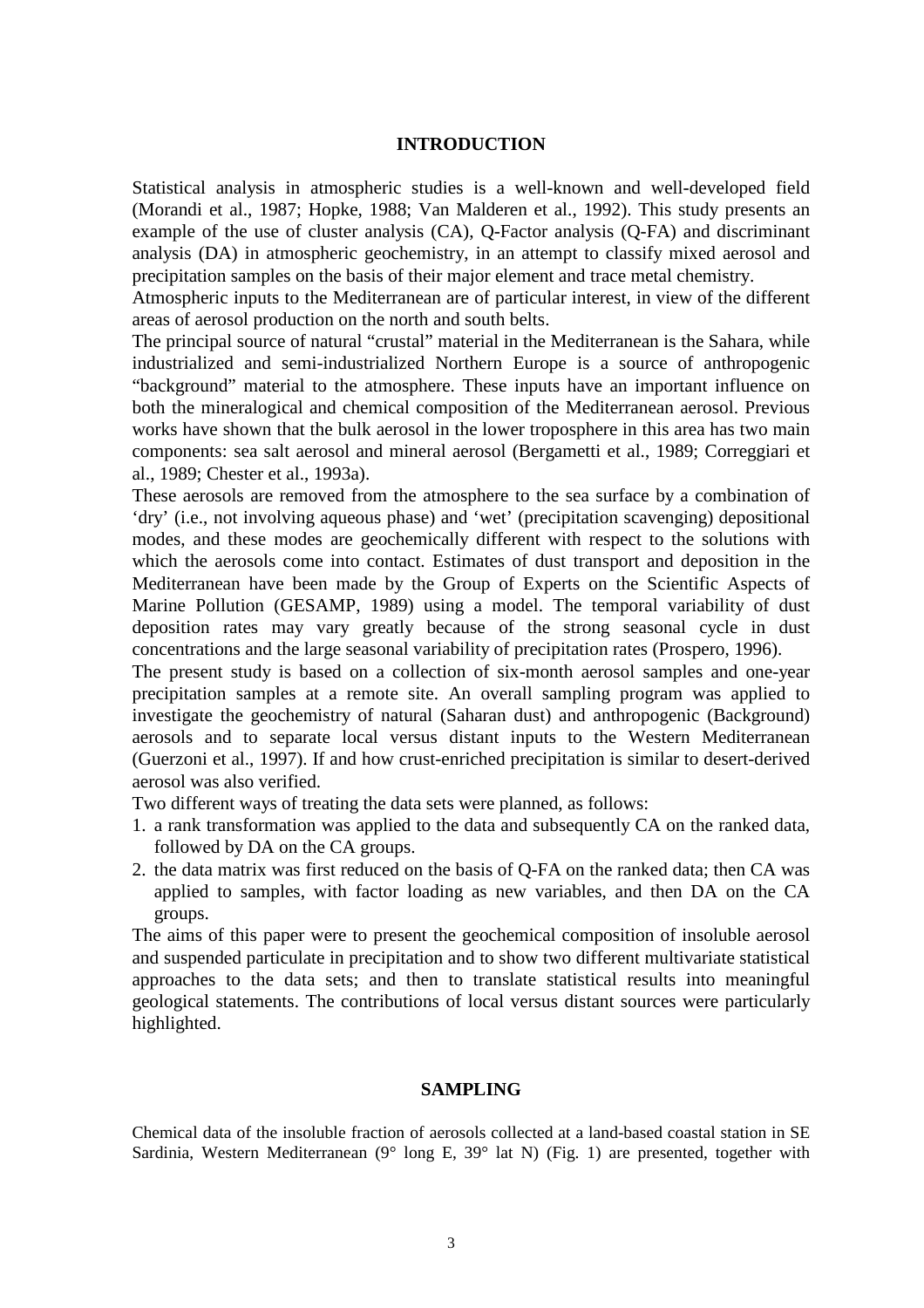measurements on mineral particulate deposited with precipitation. A total of 86 samples (55 aerosol; 31 rain) were collected during the period October 1990/October 1991, and 69 of these (55 aerosol; 14 rain) are presented here. The remaining 17 rain samples were not analysed due to the low concentration of the insoluble fraction (<2 mg  $1^{-1}$ ).

In particular, aerosol sampling covered the period 1/10/1990-30/4/1991; precipitation was collected continuously during the period 1/10/1990-30/09/1991.

Two-to-three-day aerosol sampling (dry) and event-by-event rain collection (wet) were performed concurrently. Aerosol samples were collected with a high-volume (60 m<sup>3</sup> h<sup>-1</sup>) Sierra Andersen<sup>©</sup> sampler, using filters made of polyester as well as Whatman 41 filters. Sampling time was approximately 72 hours (air volume sampled  $\sim$  4000 m<sup>3</sup> per sample).

Rain samples were collected using a Wet & Dry (ARS 200 MTX<sup>®</sup>) automatic collector.

### **ANALYTICAL METHODS**

The filters used for aerosol sampling are washed in acidified DDW, dried overnight and weighed before sampling. After collection, the filters were left overnight in the same dry-box and reweighed (to obtain the total suspended particulate value). This ensures that all samples are brought to the same degree of dryness, thus avoiding weighing errors. Then the exposed Hi-Vol filters were sonicated in a Milli-Q DD water bath for 20-30 minutes to dissolve salts and to resuspend insoluble particles from the filter. Solutions were filtered (on pre-weighted 0.22 µm diameter Nuclepore© polycarbonate filters). Particles on the filters were dried in a dry-box and reweighed (to obtain the mineral suspended particulate value).

Rain samples were filtered through a pre-weighed 0.22 µm diameter Nuclepore<sup>©</sup> polycarbonate filter within a few hours of collection, and subdivided into two fractions, soluble and insoluble. The insoluble fraction was dried in a dry-box and re-weighed (to obtain the total particulate concentration value).

Major elements (Al, Ca, Fe, K, Mg, Na, Si) were analysed by atomic absorption spectrophotometry in insoluble aerosol particles and particles in precipitation. Trace elements (Cd, Cr, Pb, Zn) in the same samples were analysed in a graphite furnace.

Sampling method, sample treatment and analytical methods are described in detail in Guerzoni et al. (1993; 1997) and Molinaroli et al. (1993).

Back-trajectories from the sampling point were computed from analysed wind data along constant pressure surfaces, to help identify the potential source areas of the dust load. Trajectories were provided by NOAA (Harris, 1982).

# **STATISTICAL STRATEGY**

The following steps summarise the strategy employed in the first study:

- 1. data were ranked to obtain a comparable unit of the variables, for representation of outliers and because the data were closed;
- 2. cluster analysis in *q-mode* (results cluster objects on the basis of values of variables) was performed using Ward's hierarchical agglomerative method and the squared Euclidean distance measure;
- 3. on the basis of the results of clustering, a number of sample groups was derived by applying a similarity level;
- 4. with this *a priori* criterion, linear discriminant analysis was employed to characterise sample groups in relation to variables with the greatest discriminating power. In the second study: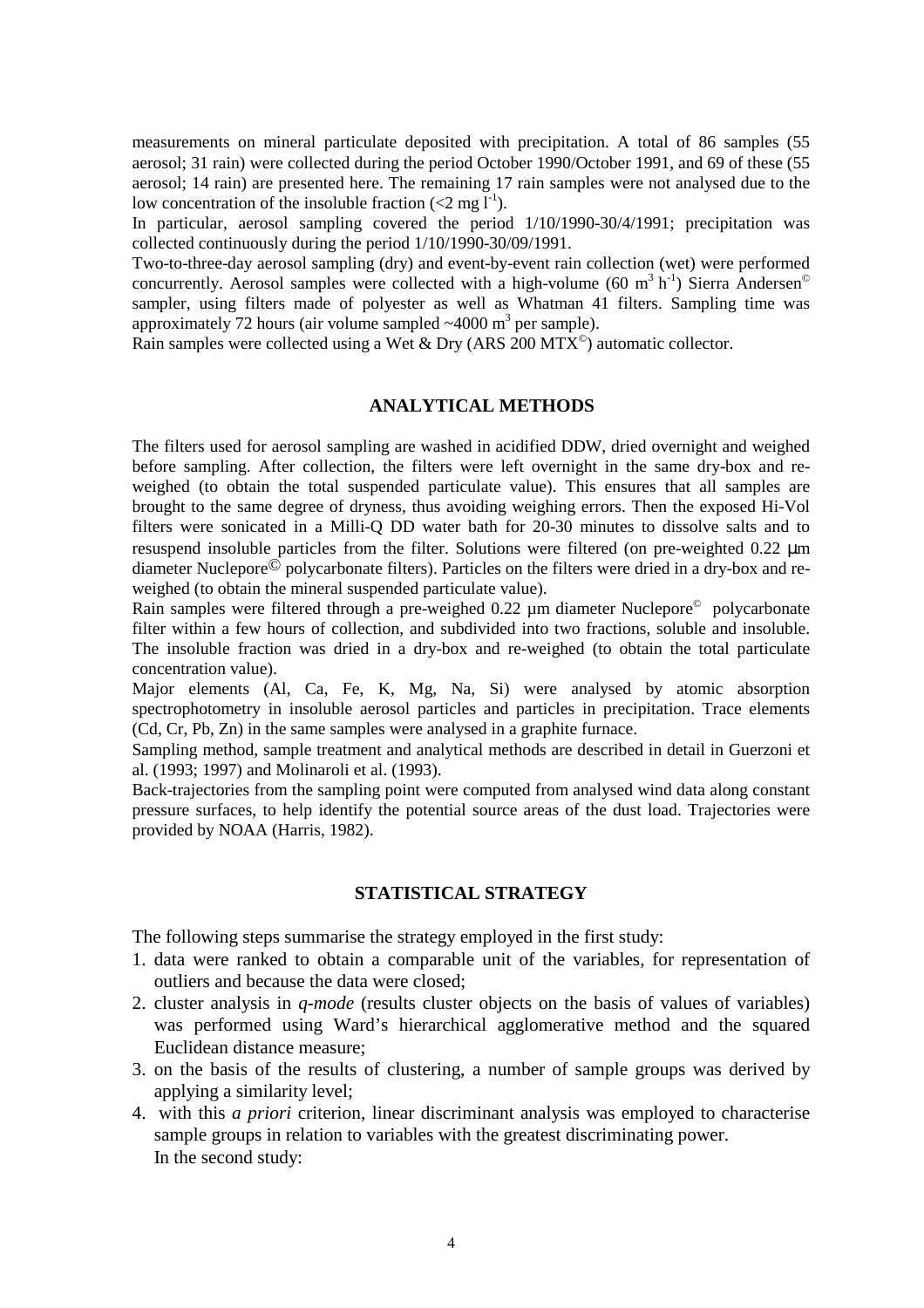- 1. data were ranked as previously described;
- 2. factor analysis was used to reduce a large number of variables to a few uncorrelated variables (factors);
- 3. cluster analysis in *q-mode* was performed on significant factors (Ward's hierarchical agglomerative method and the squared Euclidean distance measure);
- 4. on the basis of the results of clustering linear discriminant analysis was employed.

This computational and statistical strategy allowed us to proceed gradually from simple data analysis to more sophisticated pattern recognition. In particular, all calculations in the analytical and multivariate statistics were based only on ranked data: each value was replaced by a number giving its place in the sequence from highest to lowest or vice versa (Swan and Sandilands, 1995). Ranked data allows application of methods with fewer assumptions about the underlying distribution (Lebart et al. 1984; Korhonen and Siljamäki, 1998). Rank transformation is also a suitable method for representing outliers and whenever standardisation is needed.

### **RESULTS AND DISCUSSION**

#### *Measurements in air and rain*

Table 1 lists arithmetic and geometric means for insoluble fractions in aerosol and rain. The overall means are 6  $\mu$ g m<sup>-3</sup> and 26 mg l<sup>-1</sup>, with significant differences between samples collected from winds from the south, called Saharan, and samples from all other directions, called Background. This classification was also carried out prior to chemical analysis, using a suite of meteorological data, together with backtrajectories. Table 2 shows the wind component of particle concentrations in Saharan and Background aerosols. It may be seen that maximum load concentrations are related to S-SE and NW winds. Other authors have shown that southern winds in the Mediterranean carry great quantities of desert-derived particles (Chester et al., 1993b; Loÿe-Pilot and Martin, 1996). Dust transport across the northern boundaries of the Sahara into the Western Mediterranean and Europe is approximately 12% of the total, i.e. ~100 million tons. These estimates are subject to considerable uncertainties in relation to large-scale meteorological features (dry years, ITCZ latitudinal position) which give rise to strong interannual variability. Direct measurements (mainly bulk deposition; Loÿe-Pilot et al., 1995; Le Bolloch and Guerzoni, 1995) and historical inventories of occurrence of dust rain or dust haze in Europe (e.g. Bücher, 1989) indicate maximum fallout in spring and autumn.

#### *Chemical data*

Table 3 lists averages and geometric means of the insoluble fraction in aerosols and precipitation. The content of particulate concentration in rain is similar to that of aerosols for the major elements, and frequently lower for trace elements. The distributions of most elements are log-normal. These data have already been compared with other data from coastal areas in the Mediterranean (Corsica, Blanes, Tour du Valat, Cap Ferrat) (Guerzoni et al., 1996). The result is an increase in trace metal concentrations westwards along Mediterranean coastal areas.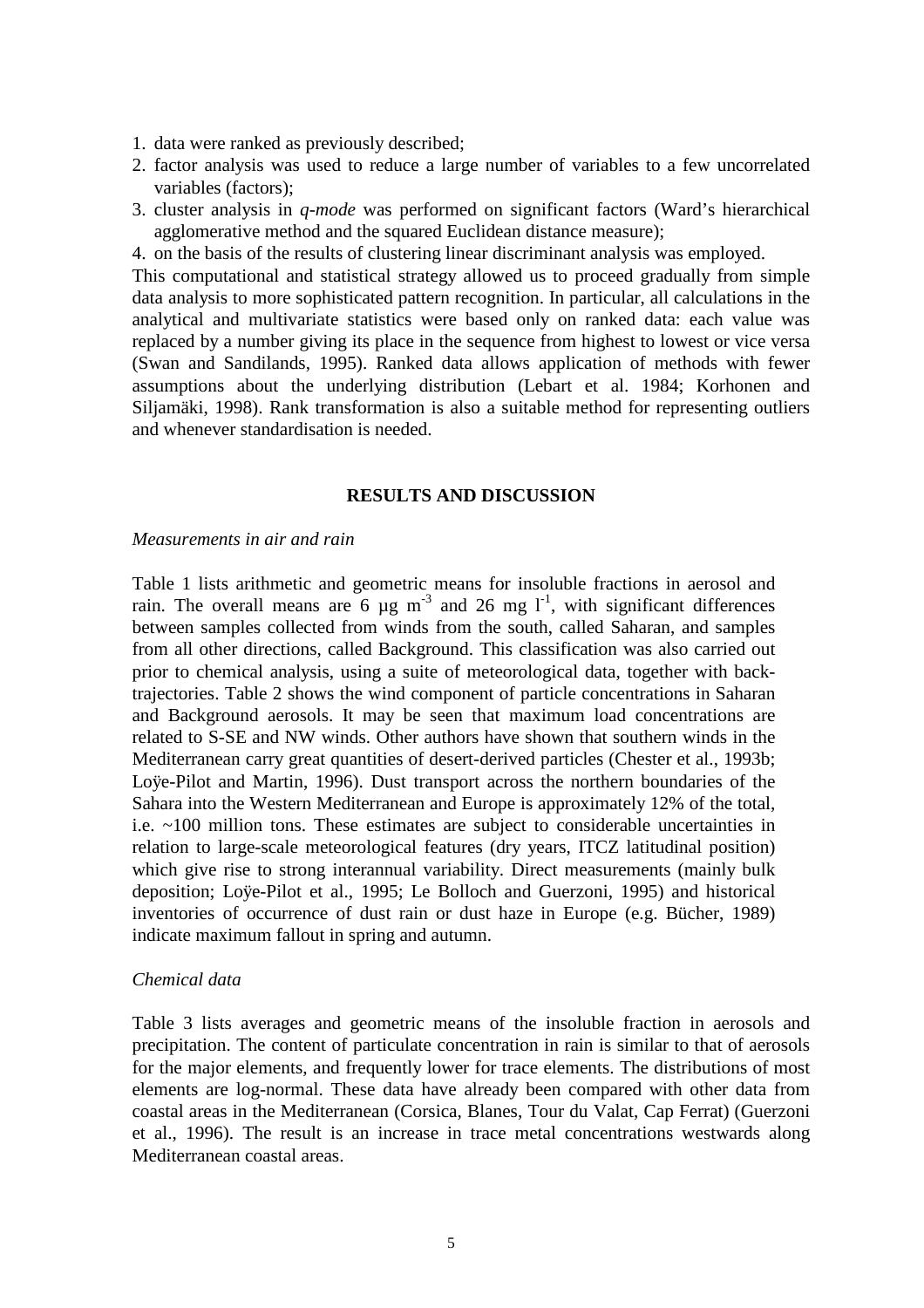#### *First statistical treatment*

Treatment was applied to the chemical data of the insoluble fraction, from aerosols and precipitation together. CA was applied to the ranked data, and results are shown in Fig. 2. Objects grouped together on numerical grounds form a cluster of points in the multivariate space spanned by the elements. Five groups emerge using the similarity value (Dlink/Dmax cut-off of 5). The main result of this kind of representation is that, based on their similarity coefficient, all samples fall in five groups, identifying aerosol depositional mode. This classification distinguishes rain samples (groups 2 and, to a certain extent, 5) from others, but mixes Saharan samples with other Local aerosols (group 1) and Mediterranean Background samples with ones from Local mining areas (groups 3 and 4). DA was applied to the 5 groups plotting in the space of the first two discriminant functions (Fig. 3). DA is used to distinguish statistically between two or more predefined groups of samples on the basis of multiple variables. It contains tests for establishing the rate of success for discriminating variables when they are combined into a discriminating function, and also criteria for controlling stepwise selection of variables according to their

combinations of the original variables which maximise the differences between the groups  $F_k = a_1 V_1 + a_2 V_2$  ........

where  $V_1$  are the elements and  $a_1$  are the discriminant coefficients, the value of F for an object is called its discriminant score. These computations are described by Nie et al. (1975) and Rock (1988).

discriminating power. DA proceeds by calculating linear discriminant functions: linear

The elements with greater discriminating power were: (a) Pb for function 1, separating groups 2 (rain) from 3 and 4 (Background pollution and Local mining areas); (b) Al and Fe for function 2, separating groups 1 (Saharan and Local) from 5 (Rain and mixed aerosol). Inspection of the various aerosol groups with independent characteristics, i.e., grain-size, mineralogy, wind speed and direction, confirmed the unsatisfactory grouping of this classification.

### *Second statistical treatment*

The second treatment was applied to the same ranked data set, using Q-FA as a first step. Q-Factor analysis transforms the data matrix using cos theta as similarity method, generating a matrix of m x m objects data*.* This technique applied to our data set was also useful in focusing better on the principal assemblages as source markers. Table 4 shows the factor score matrix, with indications of the percentage of information explained by each factor. It may be seen that approximately 10% of the information is lost in the next few steps. Three factors explain 90.5% of the variability and the first two factors represent 72.4% of total variability. Factor 1 (36.4%) represents crust-enriched aerosols, partly regional background and mostly Saharan dusts. Factor 2 is mainly representative of Background anthropogenic aerosols, mixed with Pb-enriched mining tails. Factor 3 typically has the signature of Local mining sources. Since some of the trace elements are common to Factors 2 and 3 (Pb, Cd and Zn in particular), Q-FA was not able to distinguish Local from distant sources. Back-trajectories (Harris, 1982) of samples closest to each group are shown in Fig. 4 and were used to trace possible sources.

The next step was to apply CA to the factor loading matrix. Results are shown in Fig 5. The procedure revealed the "highest" variability part of the data set, omitting the less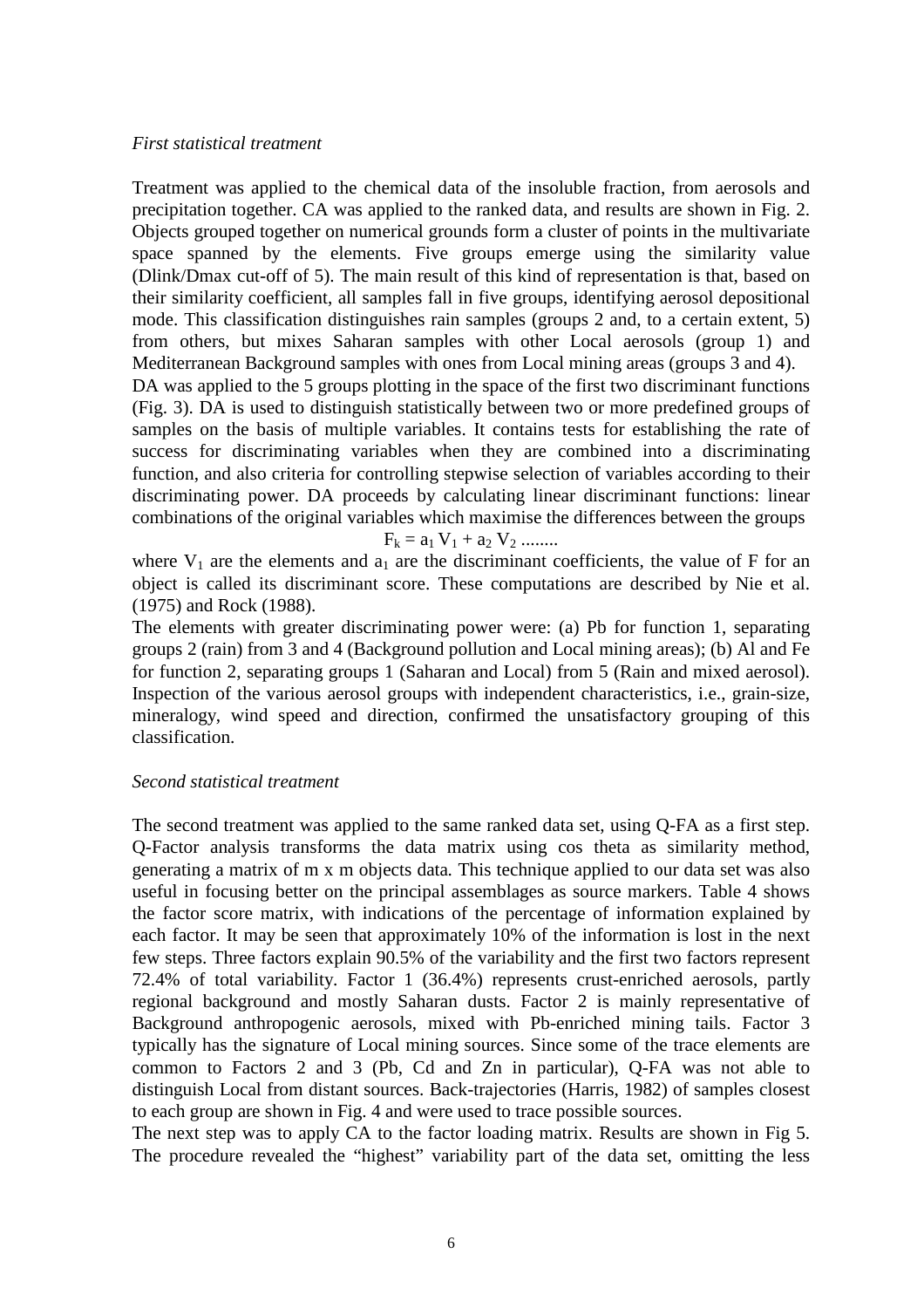significant part (which may be defined as "background noise" and was therefore not particularly significant for the data set). In this case too, five groups were extracted by applying the same cut-off level. This classification was able to distinguish: (i) crustenriched aerosols, due to regional background plus Saharan dusts (group 2, corresponding to Factor 1 of Q-FA); (ii) samples of Background anthropogenic aerosols, mixed with Pbenriched mining tails (groups 3 and 4, corresponding to Factor 2). Instead, CA combined samples with the signature of Local mining sources (Factor 3) with other Local aerosols and Mediterranean Background (groups 5 and 1).

The five groups of samples obtained by clustering were used to perform DA. Results are shown in Fig. 6, in which discriminant scores are scatter-plotted for the two discriminant functions. Elements with greater discriminating power are: (i) Pb, Cd and Zn for function 1, separating especially group 2 (Saharan and rain) from 3 (Local mining areas), slightly from 4 (Background pollution), 5 (Local) and 1 (Mixed); (ii) Na for function 2, which clearly separates group 4 (Background pollution) from 5 (Local) and slightly from all the others. All discriminating elements therefore tend to discern Sardinian contributions from long-range ones.

In this case too, the significance of the five groups was checked with independent information, i.e., geological signature. In particular, Saharan dust was separated from other aerosols and put together with rain, most of them crust-enriched. Local inputs were included in group 3, from mining areas (old sphalerite and galena mining tailings, located about 100-200 km from the sampling site) and group 5 (Local outcrops). Group 4 represented long-range Background air pollution associated with N-NW trajectories. Group 1 contained mixed aerosols, in which the long sampling time (72 hours) favoured a complex mixture from different sources. Granulometric, mineralogical and meteorological data supported this interpretation. Grain-size analysis highlighted the well-known bimodality distribution of Saharan aerosols, combined with the typical mineralogical markers of desert provenance (i.e., palygorskite, kaolinite, rounded quartz, calcite) as well as wind direction (E-SE) and the highest mass loadings. As an example, Fig. 7 shows some cumulative volume grain-size distributions of Saharan aerosol events, two different episodes (in autumn and spring) showing distinct grain-size distributions (Molinaroli and De Falco, 1995). Samples were also examined by scanning electron microscopy (SEM); Fig. 8 shows three SEM photographs of typical mineral markers observed in Saharan and Local aerosols.

Wind speed (high: 15-18 m/s) and wind direction (west), together with very fine grain sizes (1-2 µm) and mineralogical composition (talc, amphibole, Na-plagioclase, etc.) supported Local and regional inputs for groups 3 and 5.

# **CONCLUSIONS**

Concurrent sampling of aerosol and precipitation is useful in comparing contents of the insoluble fraction of air particulate.

The statistical methods used in this study are well known, and commonly used in situations in which the interplay of many sources of variation do not allow an objective and comprehensive method of describing physical phenomena. Divergent results are obtained by applying two different combinations of classification and statistical methods to geochemical data.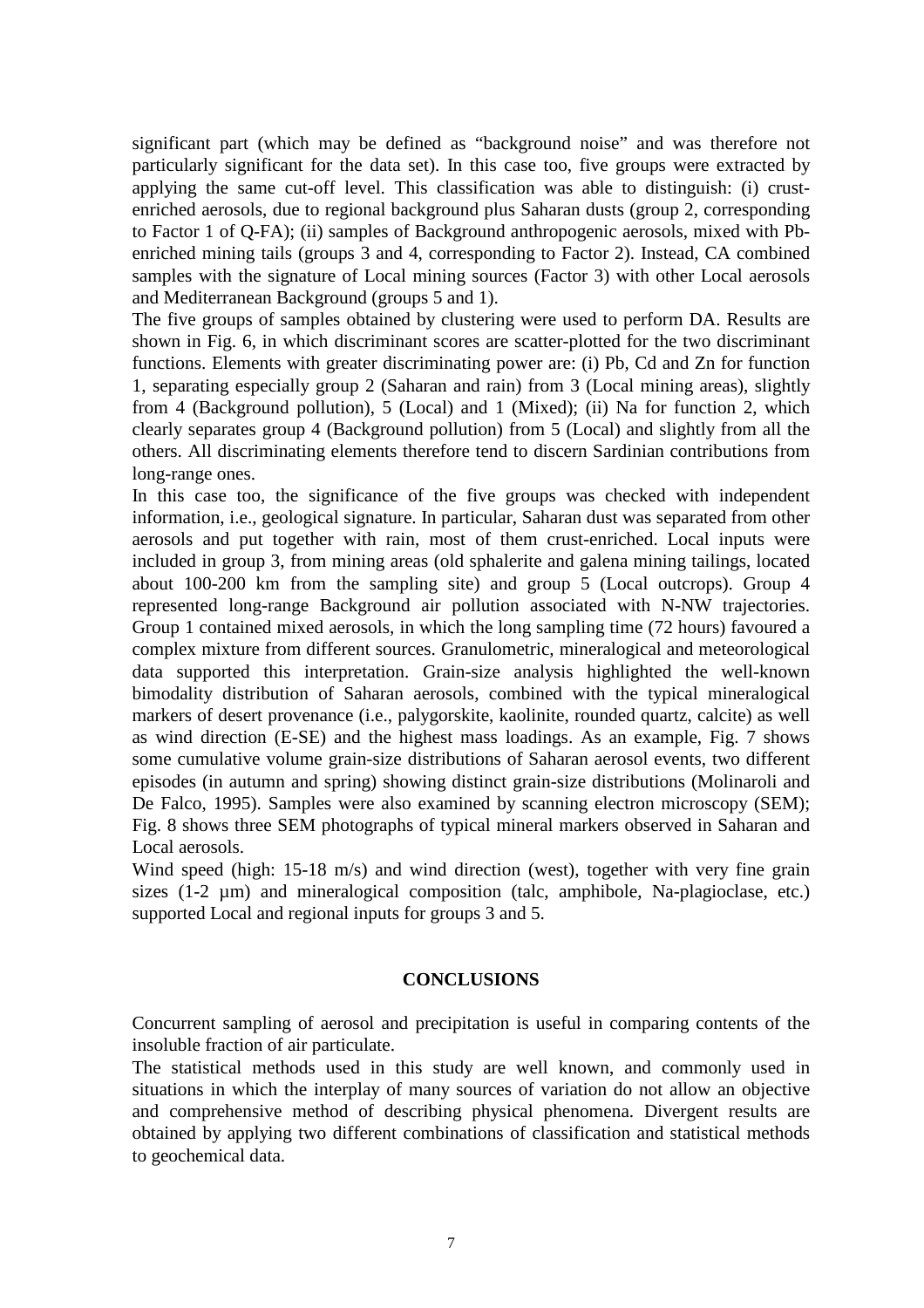In the first statistical treatment, aerosols and precipitation particles were better distinguished, but little information could be inferred for separating Local from distant sources.

In the second statistical treatment, the application of CA subsequent to Q-FA better distinguished among Saharan dust, remote Background pollution and Local aerosol sources, but some unexplained mixed aerosols still resulted. Subsequent DA better discriminated Sardinian contributions from long-range ones; moreover, crust-enriched precipitation was classified together with Saharan dust, indicating that they are similar to desert-derived aerosols.

Granulometric, mineralogical and meteorological data confirmed the results of the statistical methods employed in the second treatment.

## 6. ACKNOWLEDGEMENTS

This paper is IGM-CNR No. 1083. We thank F. Visin and G. Quarantotto for chemistry work, and G. Walton for revision of the English text. We also thank Prof. P.Mantovan and Dr. A. Pastore for assistance in the review of the statistical procedures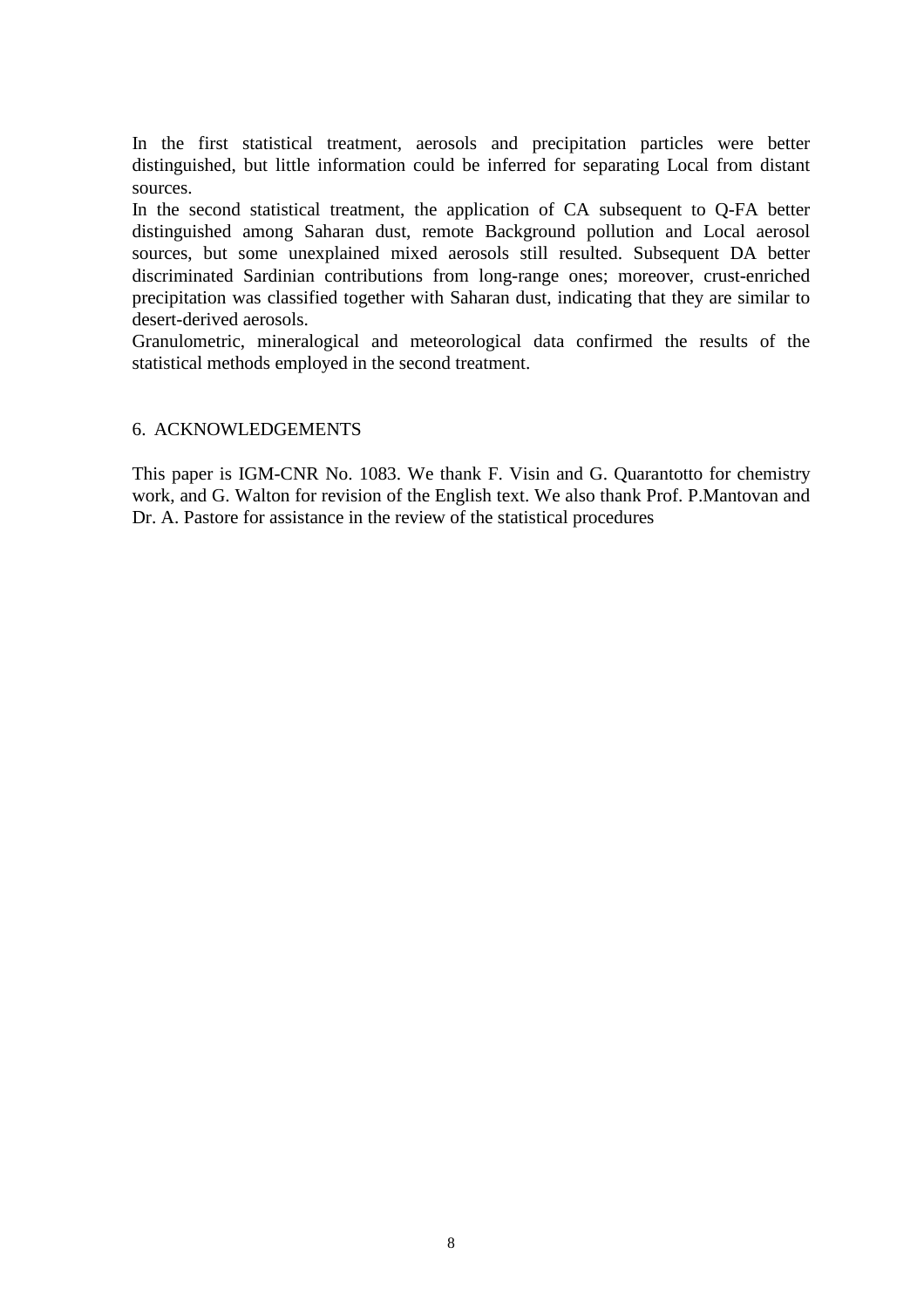#### **REFERENCES**

- Bergametti G., Gomes L., Remoudaki E., Desbois M., Martin D. and Buat-Menard P. (1989) Present-day transport and deposition patterns of African dusts to the North-Western Mediterranean. In *Paleoclimatology and Paleometeorology: Modern and Past Patterns of Global Atmospheric Transport* (eds M. Leinen and M. Sarnthein), pp. 227- 252. Kluwer Academic Publishers, Dordrecht.
- Bücher A. (1989) Fallout of Saharan dust in the northern Mediterranean region. In *Paleoclimatology and Paleometeorology: Modern and Past Patterns of Global Atmospheric Transport* (eds M. Leinen and M. Sarnthein), pp. 565-584. Kluwer Academic Publisher, Dordrecht.
- Chester R., Nimmo M., Alarcon M., Saydam C., Murphy K.J.T., Sanders G.S. and Corcoran P. (1993a) Defining the chemical character of aerosols from the atmosphere of the Mediterranean Sea and surrounding regions. *Oceanol. Acta* **16** (3), 231-245.
- Chester R., Murphy K.J.T., Lin F.J., Berry A.S., Bradshaw B.A. and Corcoran P. (1993b) Factors controlling the solubilities of trace metals from non-remote aerosols deposited to the sea surface by the "dry" deposition mode. *Marine Chemistry* **42**, 107-126.
- Correggiari A., Guerzoni S., Lenaz R., Quarantotto G. and Rampazzo G. (1989) Dust deposition in the Central Mediterranean (Tyrrhenian and Adriatic Seas): relationship with marine sediments and riverine input. *Terra Nova* **1**, 549-558.
- GESAMP (1989) The atmospheric input of trace species to the world oceans. *Reports and Studies* 38, 111 p.
- Guerzoni S., Landuzzi W., Lenaz R., Quarantotto G., Rampazzo G., Molinaroli E., Turetta C., Visin F., Cesari G. and Cristini S. (1993) Fluxes of soluble and insoluble metals and nutrients from the atmosphere to the Central Mediterranean Sea. *Water Poll. Reas. Rep.* **30**, 438-493.
- Guerzoni S., Quarantotto G., Cesari G., Molinaroli E., Rampazzo G. and Le Bolloch O. (1996) Trace metal composition and grain-size of particulates in aerosols and precipitation collected in N.W. Mediterranean (39° N, 9° E): a multivariate analyses. In *The Impact of Desert Dust Across the Mediterranean* (eds S. Guerzoni and R. Chester), pp. 333-338. Kluwer Academic Publishers, Dordrecht.
- Guerzoni S., Molinaroli E. and Chester R. (1997) Saharan dust inputs to the W. Mediterranean Sea: depositional patterns, geochemistry and sedimentological implications. *Deep-Sea Res. II* **44** (3-4), 631-654.
- Harris J.M. (1982) The GMCC atmospheric trajectories program. In *NOAA Technical memorandum En ARL*-*116,* pp. 32. NOAA, Boulder, Colorado.
- Hopke P.K. (1988) Target transformation factor analysis as an aerosol mass apportionment method: a review and sensitivity study. *Atmos. Environ.* **22** (9), 1777-1792.
- Korhonen P. and Siljamäki A. (1998) Ordinal principal component analysis. Theory and application. *Computational Statistics & Data Analysis* **26**, 411-424.
- Lebart L., Morineau A. and Warwick K.M. (1984) *Multivariate descriptive statistical analysis.* Wiley and Sons, New York.
- Le Bolloch O. and Guerzoni S. (1995) Acid and alkaline deposition in precipitation on the Western coast of Sardinia, Central Mediterranean (40° N, 8° E). *Water Air and Soil Pollution* **85** (4), 2155-2160.
- Loÿe-Pilot M.D. and Martin J.M. (1996) Saharan dust input to the Western Mediterranean: an eleven years record in Corsica. In *The Impact of Desert Dust Across the*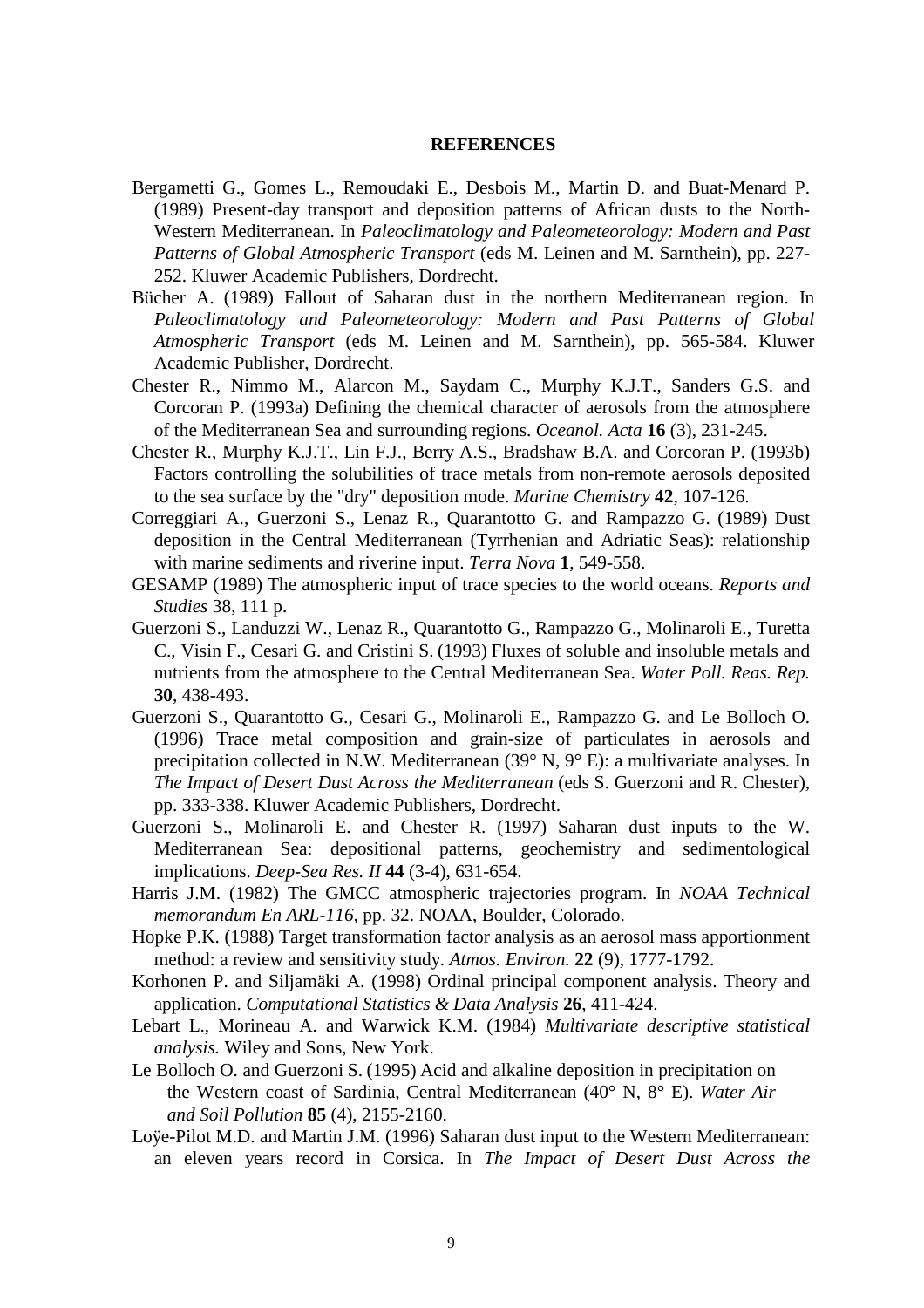*Mediterranean* (eds S. Guerzoni and R. Chester), pp. 191-199. Kluwer Academic Publishers, Dordrecht.

- Molinaroli E., Guerzoni S. and Rampazzo G. (1993) Contribution of Saharan dust to the Central Mediterranean Basin. In *Processes Controlling the Composition of Clastic Sediments* (eds M. Johnsson and A. Basu), SP 284, pp. 303-312. Geol. Soc. America.
- Molinaroli E. and De Falco G. (1995) Grain size analysis of atmospheric particulates in aerosol and rain collected in Sardinia (Italy). *Giornale di Geologia* **57** (1-2), 59-65.
- Morandi M. T., Daisey J.M. and Lioy P.J. (1987) Development of a modified factor analysis/multiple regression model to apportion suspended particulate matter in a complex urban airshed. *Atmos. Environ.* **21** (8), 1821-1831.
- Nie H.H., Hull C.H., Jenkins J.G., Steinbrenner K. and Bent D.H. (1975) *SPSS: statistical package for the social sciences*. McGraw-Hill Book Co., New York.
- Prospero J.M. (1996) Saharan dust transport over the North Atlantic Ocean and Mediterranean: an overview. In *The Impact of Desert Dust Across the Mediterranean*  (eds S. Guerzoni and R. Chester), pp. 133-151. Kluwer Academic Publishers, Dordrecht.

Rock N.M.S. (1988) *Numerical Geology*. Springer-Verlag.

- Swan A.R.H. and Sandilands M. (1995) *Introduction to geological data analysis*. Science, Oxford.
- Van Malderen H., Rojas C. and Van Grleken R. (1992) Characterization of individual giant aerosol particles above the North Sea. *Environ. Sci. Technol.* **26**, 750-758.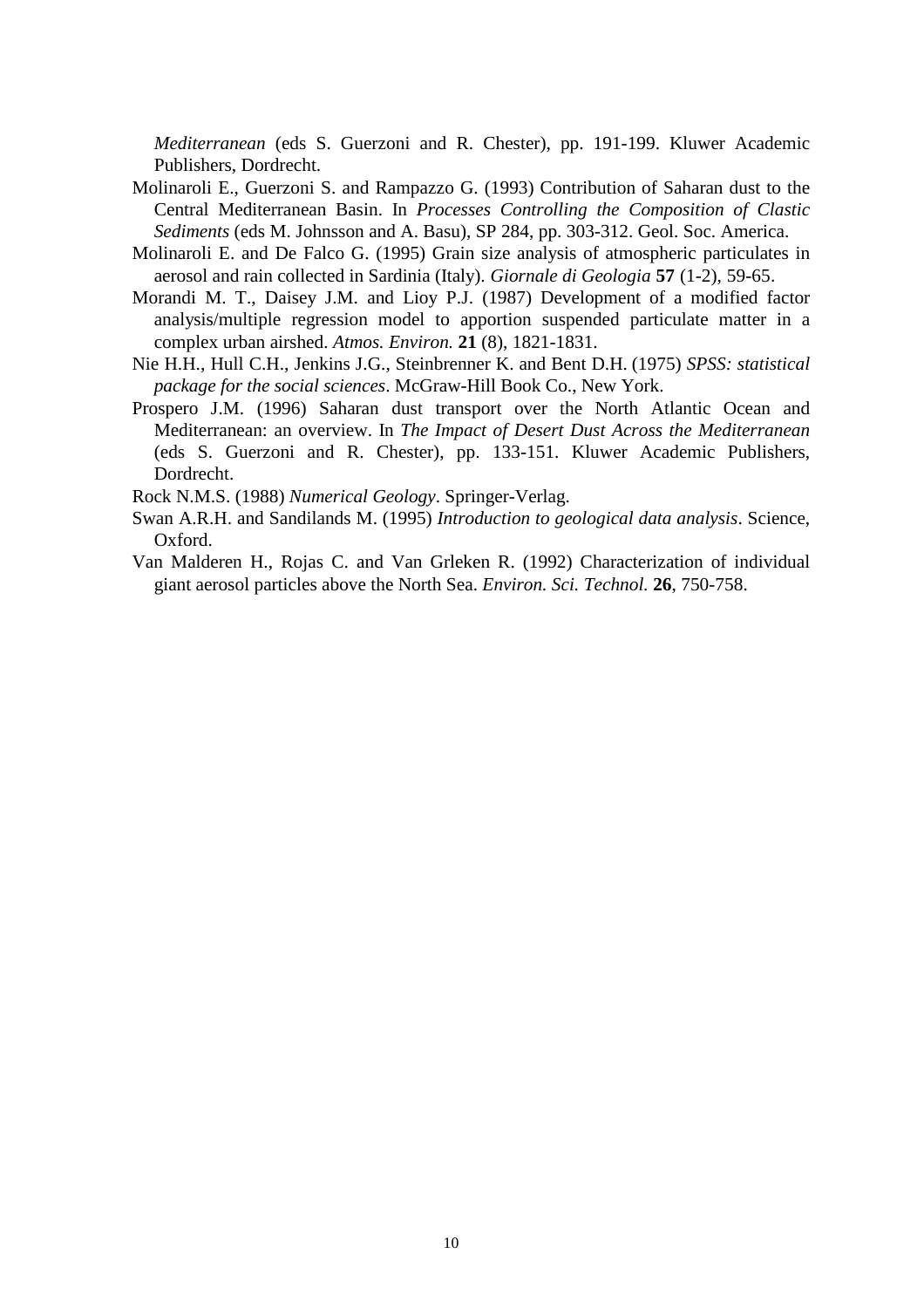## **FIGURE CAPTIONS**

- Fig. 1 Mediterranean basin and location of sampling station.
- Fig. 2 Dendrogram produced by clustering 69 samples. Cluster analysis was performed on ranked data matrix using Ward's hierarchical agglomerative method and squared Euclidean distance measure. Numbers (1-5) indicate clusters identified by the classification.
- Fig. 3 Discriminant score scatterplot for two discriminant functions: classification of five groups of samples obtained by cluster analysis (see Fig. 2). Discriminant variables are: Pb for Function 1; Al and Fe for Function 2.
- Fig. 4 Back-trajectories computed at 850 hPa level. Symbols mark every 12 hours along wind path.
- Fig. 5 Dendrogram produced by clustering 69 samples. Cluster analysis was performed on Q-FA scores using Ward's hierarchical agglomerative method and squared Euclidean distance measure.
- Fig. 6 Discriminant score scatterplot for three discriminant functions: classification of sample groups obtained by cluster analysis (see Fig. 5). Discriminant variables are Pb, Cd, Zn for Function 1; Na for Function 2.
- Fig. 7 Cumulative volume grain-size distribution of Saharan dust transported over Sardinia during autumn 1990 (solid line) and apring 1991 (broken dashed line).
- Fig. 8 Scanning electron micrographs of marker minerals. (a) Perfectly rounded palygorskite grain with felt-like surface texture, of desert type. (b) Talc grain typical of Local mining area. (c) Na-rich plagioclase grain typical of Local outcrops.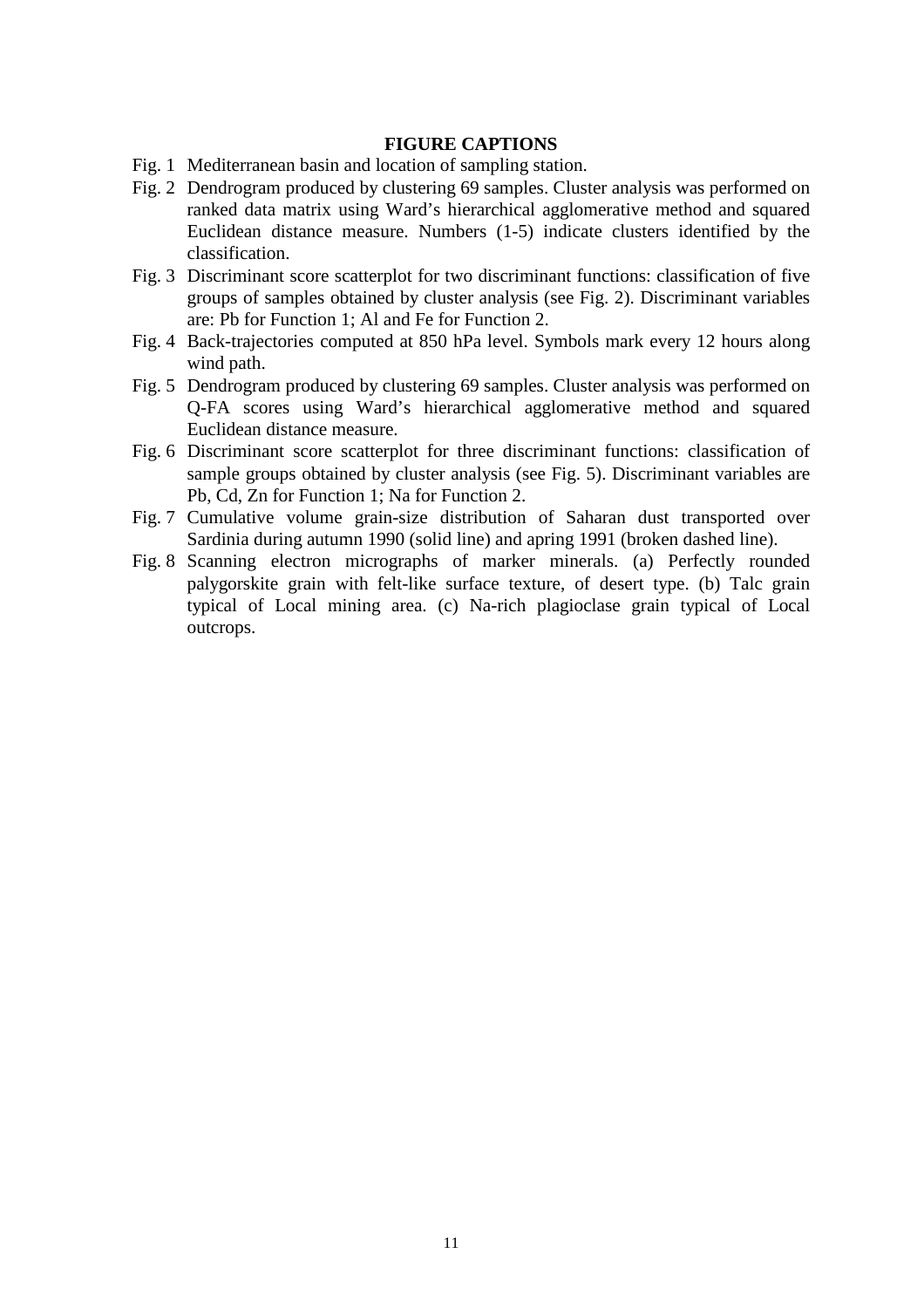





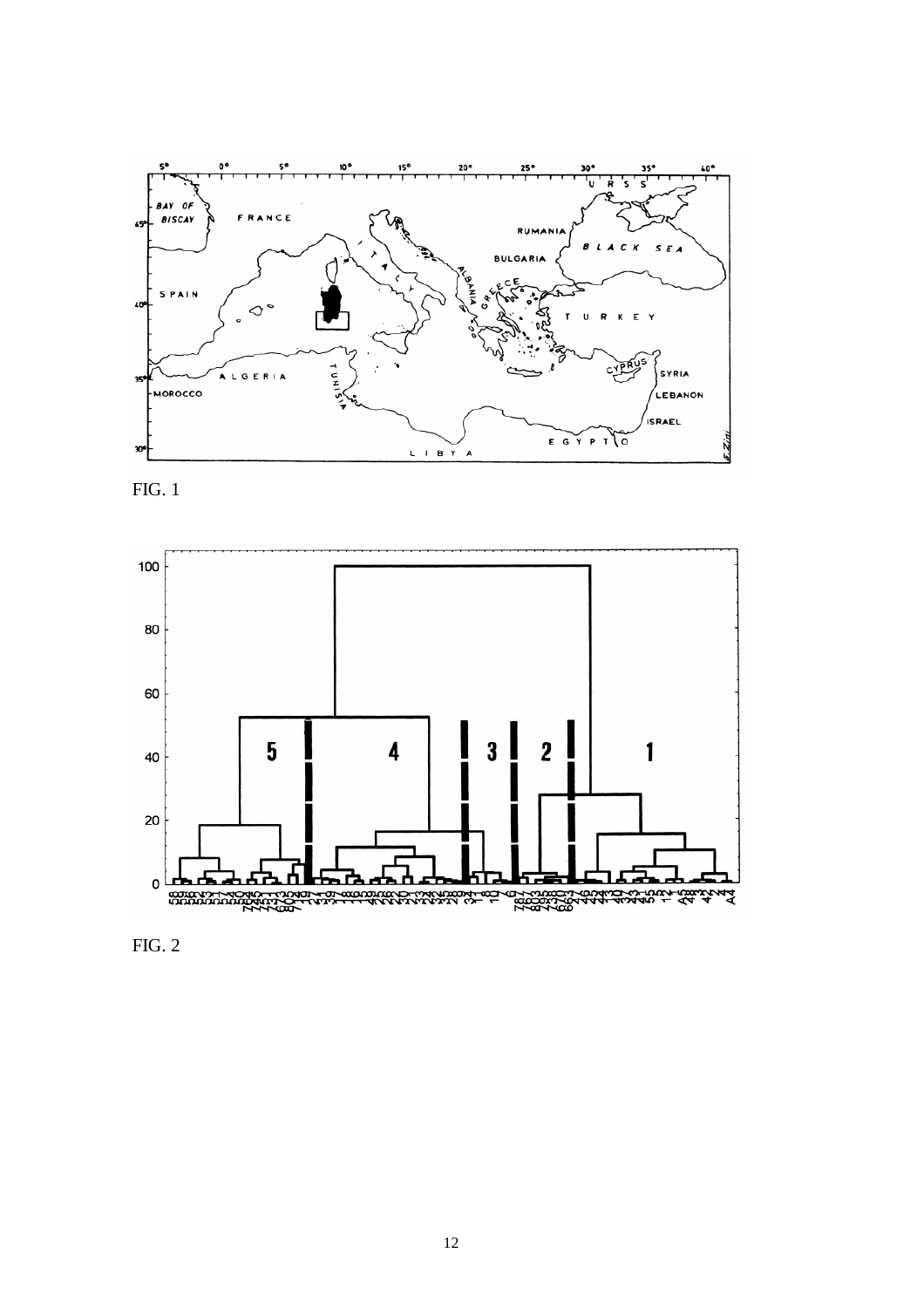

FIG. 3



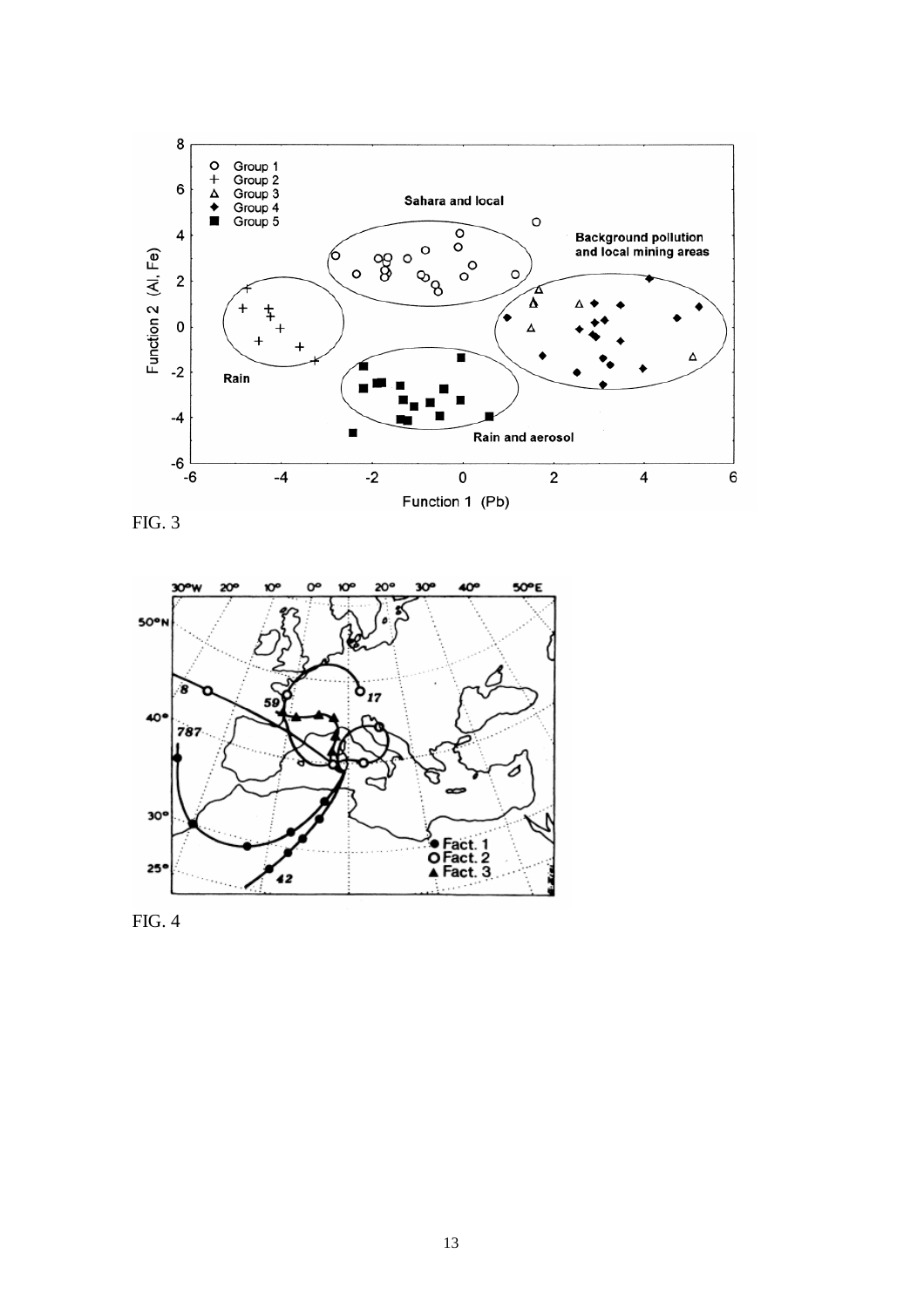





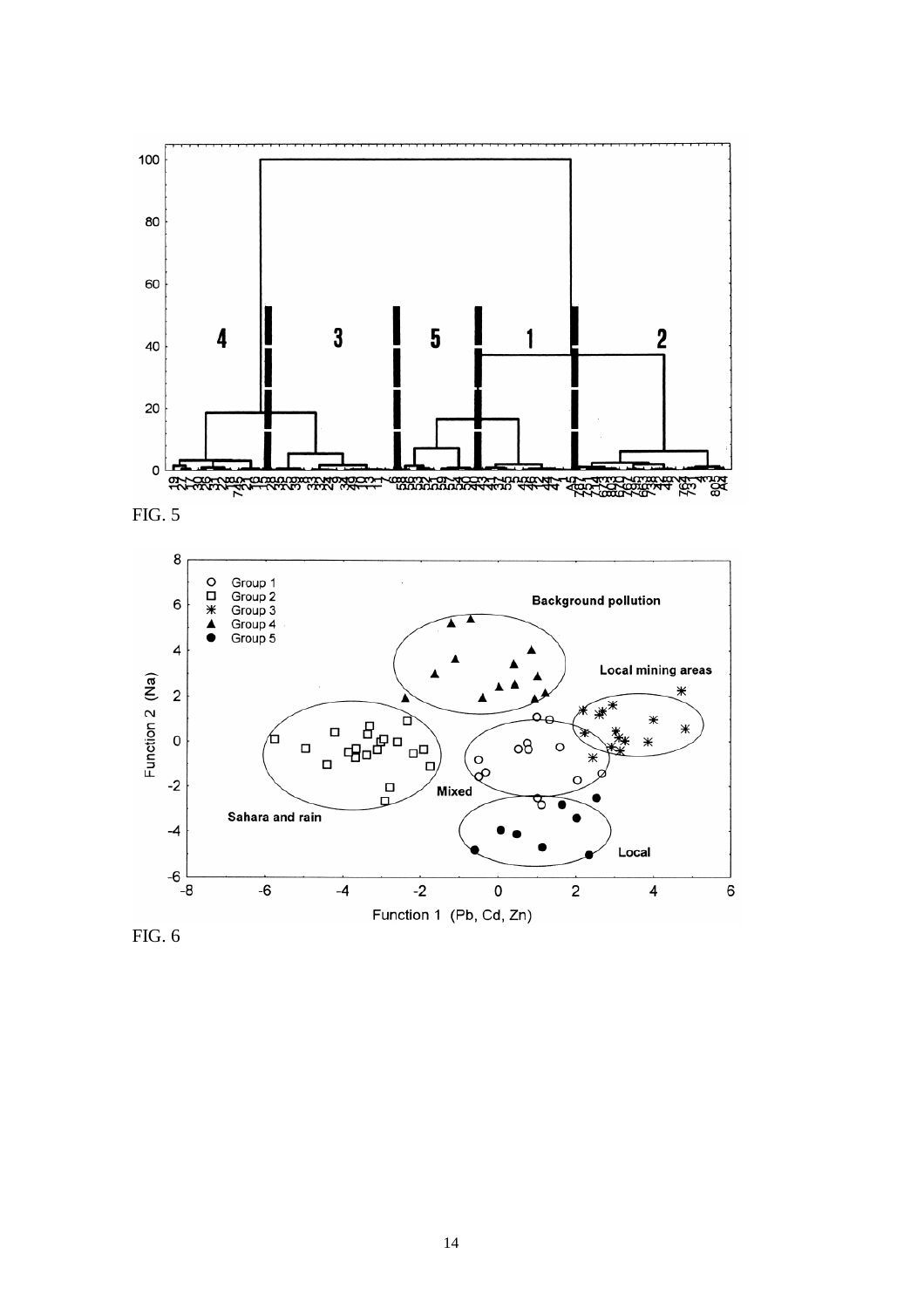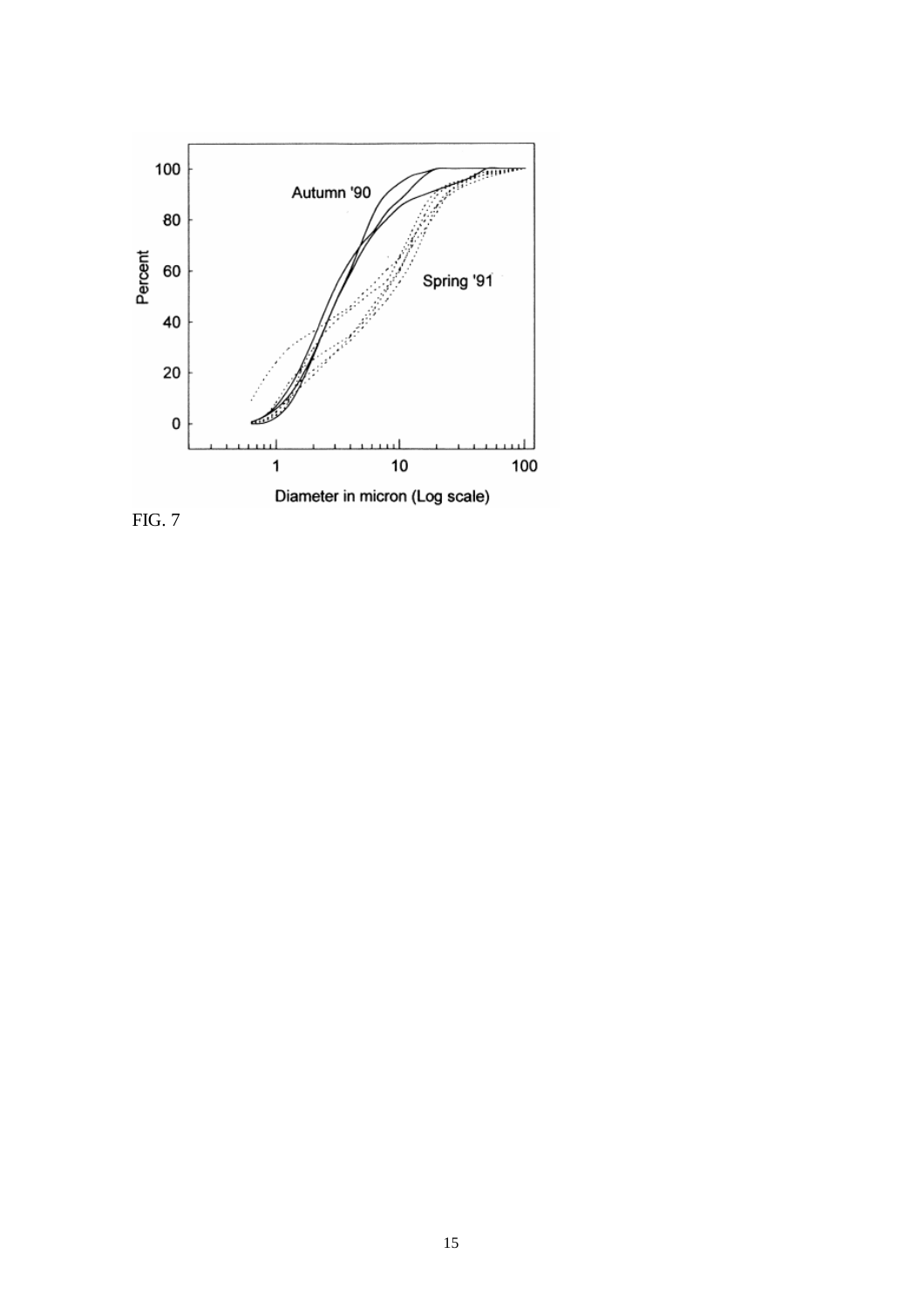

FIG. 8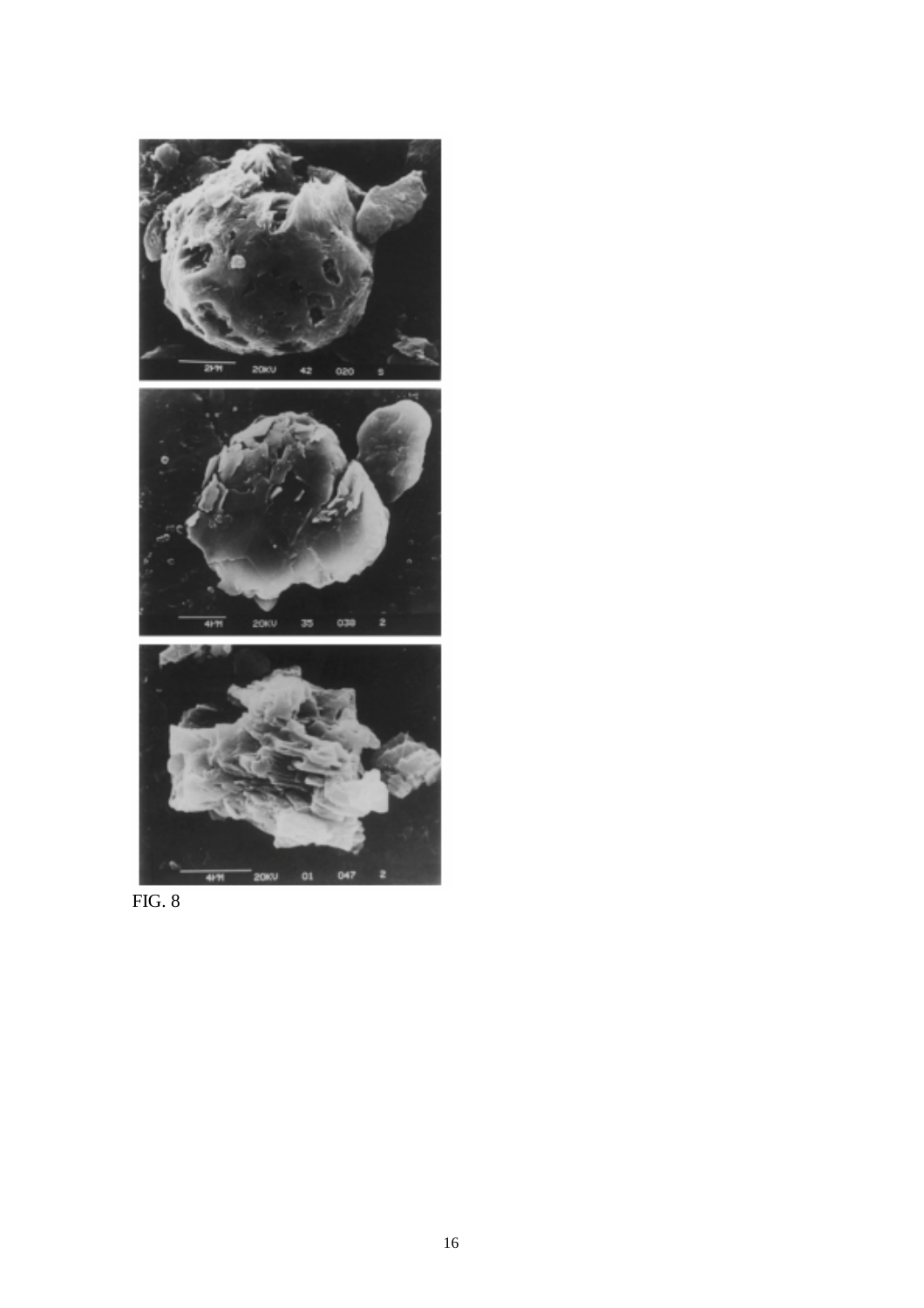|                      | <b>Saharan</b><br><b>Background</b> |          | All      |
|----------------------|-------------------------------------|----------|----------|
| <b>Aerosol</b>       | $(n=10)$                            | $(n=45)$ | $(n=55)$ |
| $(\mu g m^{-3})$     | 21(17)                              | 3(2)     | 6(4)     |
| Rain                 | $(n=12)$                            | $(n=19)$ | $(n=31)$ |
| $(mg)$ <sup>-1</sup> | 54 (12)                             |          | 26(18)   |

Table 1. Insoluble fractions in Saharan and Background aerosol and precipitation. Arithmetic mean (Geometric mean).

Table 2. Wind component of particle concentration in air for Saharan and Background aerosols.

| Wind         | ັ<br><b>Saharan</b>     | <b>Background</b>       |
|--------------|-------------------------|-------------------------|
| direction    | $(n = 10)$              | $(n = 45)$              |
|              | $\mu$ g m <sup>-3</sup> | $\mu$ g m <sup>-3</sup> |
| <b>NE</b>    | 0.1                     | 0.1                     |
| E            | 3.2                     | 0.4                     |
| <b>SE</b>    | 10.0                    | 0.5                     |
| S            | 2.3                     | 0.1                     |
| <b>SW</b>    | 1.7                     | 0.1                     |
| W            | 1.4                     | 0.3                     |
| <b>NW</b>    | 2.2                     | 1.4                     |
| N            | 0.1                     | 0.2                     |
| <b>Total</b> | 21.0                    | 3.1                     |

Table 3. Chemical data of insoluble fraction of aerosols and precipitation. Averages with geometric means in brackets.

| <b>Element</b> | <b>Aerosol</b> | Rain           | <b>Aerosol</b>      |
|----------------|----------------|----------------|---------------------|
|                | (% )           | $(\% )$        | $(\mu g \, m^{-3})$ |
| Si.            | 16.5(14.0)     | 17.5(15.6)     | 1.182(0.459)        |
| Al             | 5.5(4.4)       | 5.2(3.9)       | 0.526(0.143)        |
| Ca             | 0.87(0.51)     | 1.1(0.7)       | 0.110(0.017)        |
| Na             | 5.0(2.4)       | 2.0(0.9)       | 0.241(0.080)        |
| K              | 2.1(1.0)       | 1.8(1.5)       | 0.095(0.034)        |
| Mg             | 1.0(0.8)       | 1.3(1.1.)      | 0.092(0.026)        |
| Fe             | 2.9(2.6)       | 3.1(2.8)       | 0.228(0.085)        |
|                | $(mg kg^{-1})$ | $(mg kg^{-1})$ | $(\mu g \, m^{-3})$ |
| C <sub>d</sub> | 6.5(4.4)       | 1.4(1.2)       | 0.000026(0.016)     |
| Zn             | 1216 (1045)    | 552 (444)      | 0.0066(0.0034)      |
| Pb             | 3324 (2213)    | 191 (153)      | 0.0112(0.0073)      |
| Cr             | 82 (65)        | 32(27)         | 0.0006(0.0003)      |